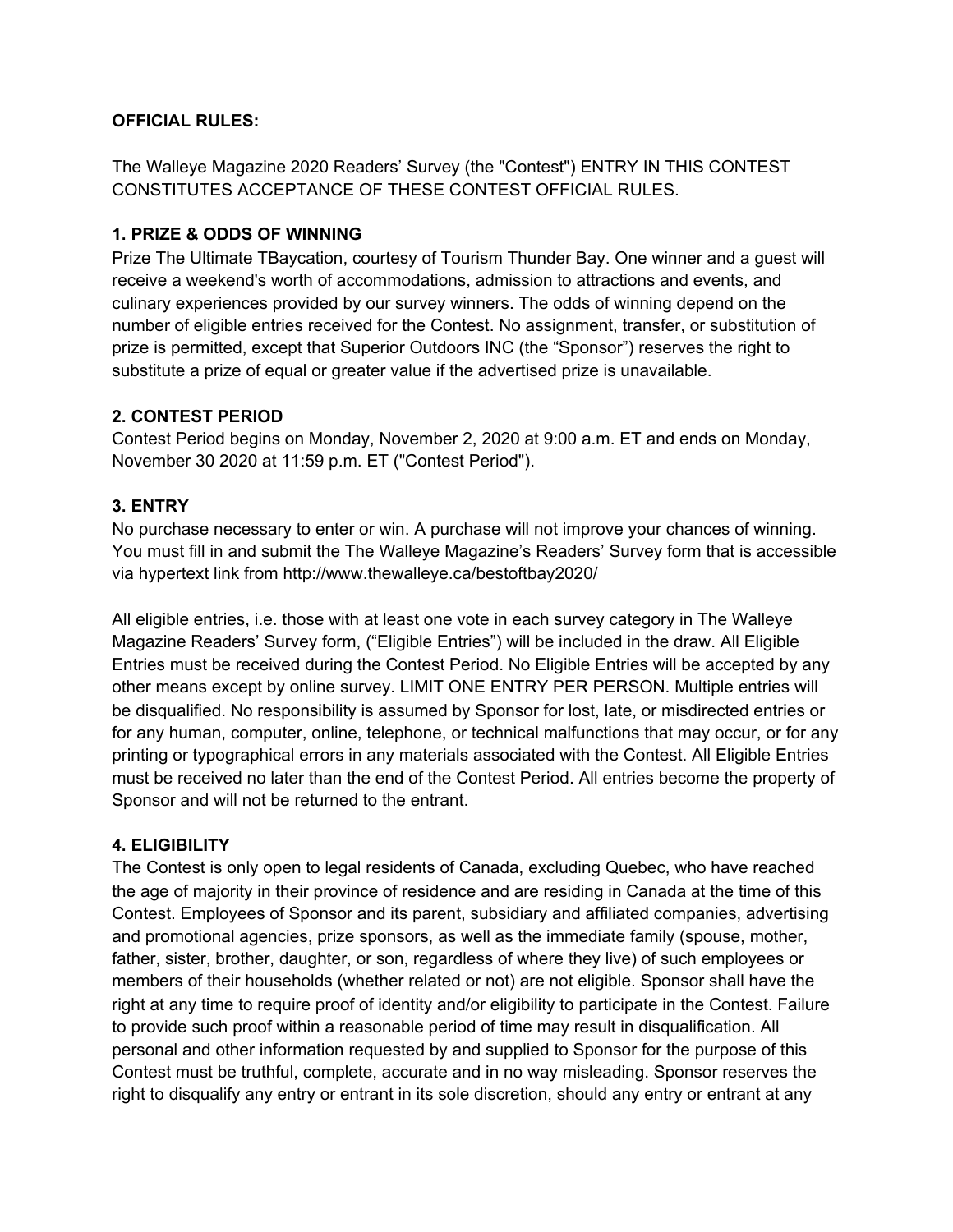stage supply untruthful, incomplete, inaccurate or misleading personal details and/or information.

# **5. DRAW**

On December 15, 2020 in Thunder Bay, Ontario, one eligible entry will be selected by random draw from all Eligible Entries received and will be eligible to win the prize available in this Contest. Starting December 15, 2020, attempts will be made to contact the entrant selected as eligible for the prize, at the telephone number and email address on their entry form between 9:00 and 4:30 pm ET for a period of seven days. If an eligible entrant cannot be contacted within the allotted time, he/she/they is no longer eligible to win and another entrant will be drawn and the process of contacting the new entrant will be repeated.

# **6. SKILL-TESTING QUESTION**

In order to be declared a winner, the selected eligible entrant must answer, unaided, a time limited mathematical skill-testing question to be administered at a mutually convenient time over the telephone. There will be only one opportunity to answer the question. An eligible entrant who provides an incorrect answer will no longer be eligible to win the prize in this Contest.

# **7. IDENTIFICATION BY ENTRANT**

By accepting the prize, each winner agrees, and by entering this Contest, entrants agree, to release and hold harmless Sponsor, its parents, affiliates, subsidiaries, advertising and promotional agencies, and their respective directors, officers, employees, representatives, and agents, and prize sponsors (collectively, the "Releasees") from any and all liability for any injuries, loss, or damage of any kind to person, including death, and property damage, arising in whole or in part, directly or indirectly, from acceptance, possession, use, or misuse of a prize, or participation in any Contest-related activity. The entrant agrees to fully indemnify Releases from any and all claims by third parties relating to the Contest, without limitation.

### **8. LIMITATIONS OF LIABILITY**

Sponsor is not responsible for any incorrect or inaccurate information, whether caused by Web site users or by any of the equipment or programming associated with or utilized in the Contest or by any technical or human error that may occur in the processing of submissions in the Contest. Sponsor assumes no responsibility for any error, omission, interruption, deletion, defect, delay in operation or transmission, communications line failure, theft, or destruction or unauthorized access to Sponsor's Web site. Sponsor is not responsible for injury or damage to entrants' or to any other person's computer related to or resulting from participating in this Contest or downloading materials from or use of the Web site. If, for any reason, the Contest is not capable of running as planned by reason of infection by computer virus, worms, bugs, tampering, unauthorized intervention, fraud, technical failures, or any other causes beyond the control of Sponsor that, in the sole opinion of Sponsor, could corrupt or affect the administration, security, fairness, integrity, or proper conduct of this Contest, Sponsor reserves the right in its sole discretion to cancel, terminate, modify, or suspend the Contest for any draw(s) and select the winner from entries received for that draw prior to the action taken. IN NO EVENT WILL SPONSOR, ITS PARENTS, AFFILIATES, SUBSIDIARIES, ADVERTISING OR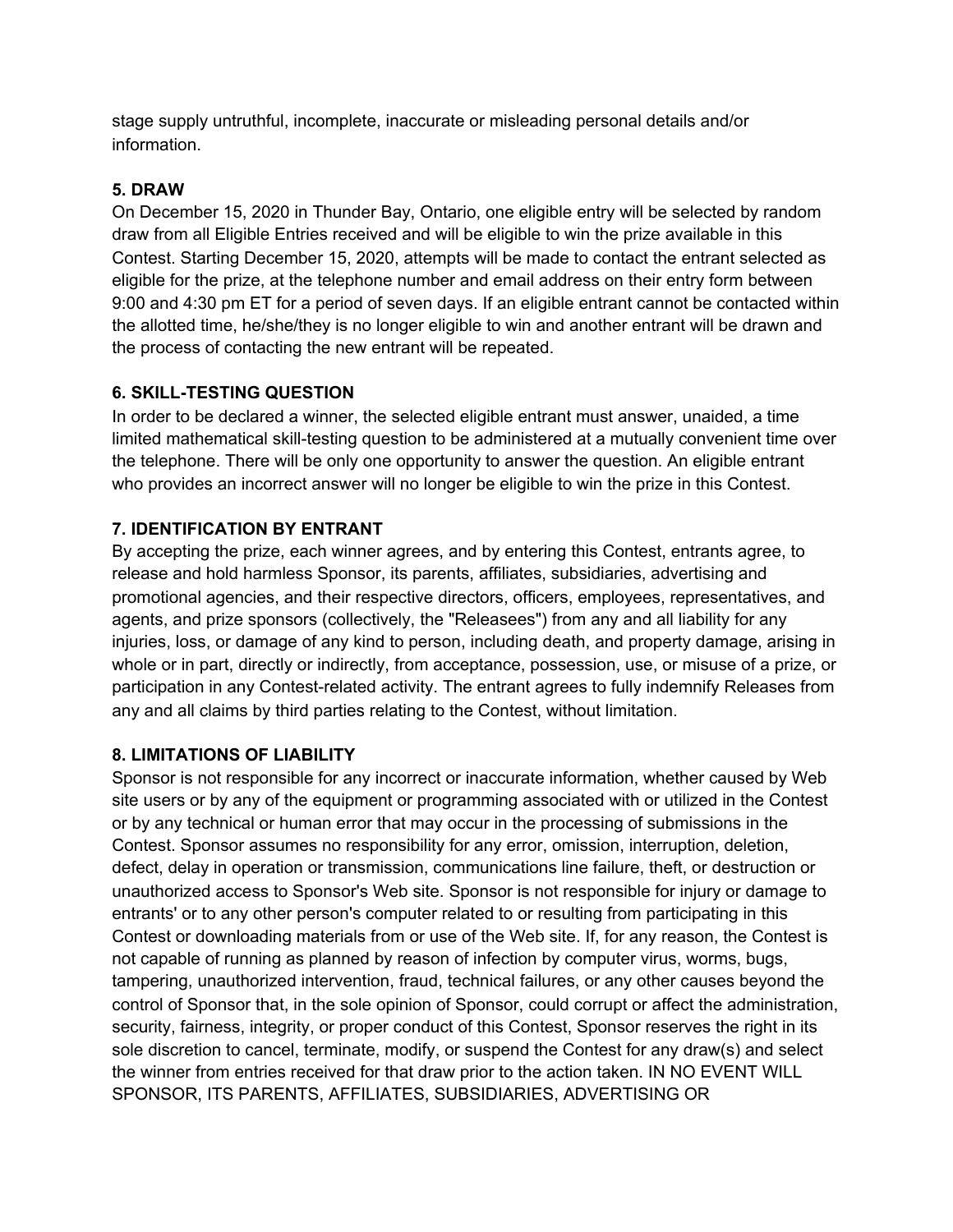PROMOTIONAL AGENCIES, OR THEIR RESPECTIVE DIRECTORS, OFFICERS, EMPLOYEES, REPRESENTATIVES, OR AGENTS, OR PRIZE SPONSORS BE RESPONSIBLE OR LIABLE FOR ANY DAMAGES OR LOSSES OF ANY KIND, INCLUDING DIRECT, INDIRECT, INCIDENTAL, CONSEQUENTIAL, OR PUNITIVE DAMAGES ARISING OUT OF YOUR ACCESS TO ANY INTERNET SITE RELATING TO THE CONTEST OR ARISING OUT OF PARTICIPATING IN THE CONTEST, OR BY THE ACCEPTANCE, POSSESSION, USE OF, OR FAILURE TO RECEIVE ANY PRIZE. WITHOUT LIMITING THE FOREGOING, EVERYTHING ON SUCH SITES OR ANY PRIZE WON IS PROVIDED "AS IS" WITHOUT WARRANTY OF ANY KIND, EITHER EXPRESS OR IMPLIED, INCLUDING BUT NOT LIMITED TO, THE IMPLIED WARRANTIES OF MERCHANTABILITY, FITNESS FOR A PARTICULAR PURPOSE, OR NON INFRINGEMENT. Some jurisdictions may not allow the limitations or exclusion of liability for incidental or consequential damages or exclusion of implied warranties, so some of the above limitations or exclusions may not apply to you. Check your local laws for any restrictions or limitations regarding these limitations or exclusions.

### **9. GENERAL CONDITIONS**

By entering, you agree to these Official Rules and the decisions of Sponsor, which are final and binding in all respects. This Contest is void where prohibited by law. This Contest is governed by, and these rules will be construed and interpreted pursuant to, the laws of the Province of Ontario and the laws of Canada applicable therein. By accepting the prize each winner agrees to grant and does hereby grant to Sponsor, and its licensees, affiliates, and assigns, the right to print, publish, broadcast, and use, worldwide in any media now known or hereafter developed, including but not limited to the World Wide Web, at any time or times, the winner's name, name of the winner's employer and the winner's city and province of residence as news or information and for advertising and promotional purposes without additional consideration. Sponsor reserves the right, at its sole discretion, to disqualify any individual it finds, in its sole discretion, to be tampering with the entry process or the operation of the Contest or Sponsor's Web site; to be in violation of the Terms and Conditions of the Web site; to be acting in violation of the Official Rules; or to be acting in an unsportsmanlike or disruptive manner, or with intent to annoy, abuse, threaten, or harass any other person. Any use of robotic, automatic, programmed, or like entry methods will void all such entries by such methods. Sponsor reserves the right, in its sole discretion, to cancel, amend, modify or terminate all or any portion of this Contest at any time for any reason without prior notice.

CAUTION: ANY ATTEMPT BY AN ENTRANT OR ANY OTHER INDIVIDUAL TO DAMAGE DELIBERATELY ANY WEB SITE OR TO UNDERMINE THE LEGITIMATE OPERATION OF THE CONTEST IS A VIOLATION OF CRIMINAL AND CIVIL LAWS AND, SHOULD SUCH AN ATTEMPT BE MADE, SPONSOR RESERVES THE RIGHT TO SEEK DAMAGES FROM ANY SUCH ENTRANT TO THE FULLEST EXTENT PERMITTED BY LAW. In the event of a dispute as to entries submitted by multiple users having the same email account, the authorized subscriber of the email account used to enter the Contest at the actual time of entry will be deemed to be the entrant and must comply with these rules. Authorized account subscriber is deemed to be the natural person who is assigned an email address by an Internet access provider, online service provider, or other organization that is responsible for assigning email